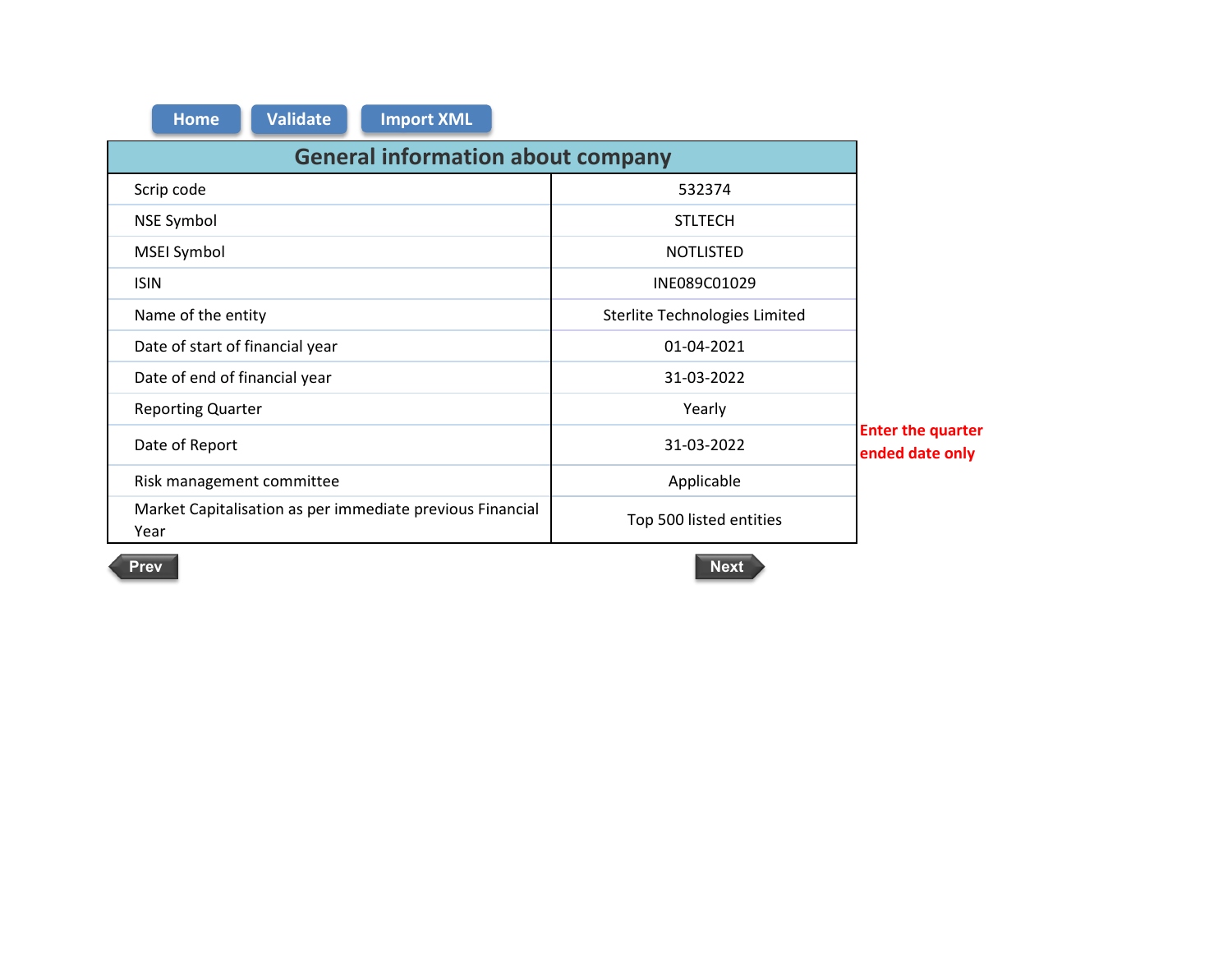|      | Annexure I                                                     |                                                                                          |            |          |                                                     |                         |                         |               |                                                                                       |                                       |                             |                            |                      |                                             |                                                                                                                                   |                                                                                                                                                 |                                                                                                                        |                                                                                                                                                                                                        |                                |                                       |
|------|----------------------------------------------------------------|------------------------------------------------------------------------------------------|------------|----------|-----------------------------------------------------|-------------------------|-------------------------|---------------|---------------------------------------------------------------------------------------|---------------------------------------|-----------------------------|----------------------------|----------------------|---------------------------------------------|-----------------------------------------------------------------------------------------------------------------------------------|-------------------------------------------------------------------------------------------------------------------------------------------------|------------------------------------------------------------------------------------------------------------------------|--------------------------------------------------------------------------------------------------------------------------------------------------------------------------------------------------------|--------------------------------|---------------------------------------|
|      | Annexure I to be submitted by listed entity on quarterly basis |                                                                                          |            |          |                                                     |                         |                         |               |                                                                                       |                                       |                             |                            |                      |                                             |                                                                                                                                   |                                                                                                                                                 |                                                                                                                        |                                                                                                                                                                                                        |                                |                                       |
|      | I. Composition of Board of Directors                           |                                                                                          |            |          |                                                     |                         |                         |               |                                                                                       |                                       |                             |                            |                      |                                             |                                                                                                                                   |                                                                                                                                                 |                                                                                                                        |                                                                                                                                                                                                        |                                |                                       |
|      |                                                                | <b>Add Notes</b><br>Disclosure of notes on composition of board of directors explanatory |            |          |                                                     |                         |                         |               |                                                                                       |                                       |                             |                            |                      |                                             |                                                                                                                                   |                                                                                                                                                 |                                                                                                                        |                                                                                                                                                                                                        |                                |                                       |
|      |                                                                |                                                                                          |            |          | Whether the listed entity has a Regular Chairperson | Yes                     |                         |               |                                                                                       |                                       |                             |                            |                      |                                             |                                                                                                                                   |                                                                                                                                                 |                                                                                                                        |                                                                                                                                                                                                        |                                |                                       |
|      |                                                                |                                                                                          |            |          | Whether Chairperson is related to MD or CEO         | No                      |                         |               |                                                                                       |                                       |                             |                            |                      |                                             |                                                                                                                                   |                                                                                                                                                 |                                                                                                                        |                                                                                                                                                                                                        |                                |                                       |
|      | Title<br>(Mr)<br>Msl                                           | Name of the Director                                                                     | PAN        | DIN      | Category 1 of directors                             | Category 2 of directors | Category 3 of directors | Date of Birth | Whether special resolution<br>passed?<br>[Refer Reg. 17(1A) of Listing<br>Regulations | Date of passing special<br>resolution | Initial Date of appointment | Date of Re-<br>appointment | Date of<br>cessation | <b>Tenure of</b><br>director (in<br>months) | No of Directorship i<br>listed entities<br>including this liste<br>entity (Refer<br>Regulation 17A c<br><b>Listing Regulation</b> | No of Independen<br>Directorship in listed<br>entities including<br>this listed entity<br>(Refer Regulation<br>17A(1) of Listing<br>Regulations | Audit/Stakeholder<br>Committee(s) including thi<br>listed entity (Refer<br>Regulation 26(1) of Listing<br>Regulations) | Number of memberships in No of post of Chairperson in<br>Audit/ Stakeholder<br>Committee held in listed<br>entities including this listed<br>entity (Refer Regulation<br>26(1) of Listing Regulations) | Notes for not providing<br>PAN | Notes for not providing<br><b>DIN</b> |
|      | Add                                                            | Delete                                                                                   |            |          |                                                     |                         |                         |               |                                                                                       |                                       |                             |                            |                      |                                             |                                                                                                                                   |                                                                                                                                                 |                                                                                                                        |                                                                                                                                                                                                        |                                |                                       |
|      |                                                                | Anil Kumar Agarwal                                                                       | AFWPA3200K | 00010883 | Non-Executive - Non Independent<br>Director         | Chairperson             |                         | 07-09-1952    |                                                                                       |                                       | 30-10-2006                  | 30-10-2006                 |                      |                                             |                                                                                                                                   |                                                                                                                                                 |                                                                                                                        |                                                                                                                                                                                                        |                                |                                       |
|      |                                                                |                                                                                          |            |          | Non-Executive - Independent                         |                         |                         |               |                                                                                       |                                       |                             |                            |                      |                                             |                                                                                                                                   |                                                                                                                                                 |                                                                                                                        |                                                                                                                                                                                                        |                                |                                       |
|      | <b>IMC</b>                                                     | Sandip Das                                                                               | LO28EO9LAA | 00116303 | Director                                            | Not Applicable          |                         | 11-01-1958    |                                                                                       |                                       | 16-10-2017                  | 16-10-2017                 |                      |                                             |                                                                                                                                   |                                                                                                                                                 |                                                                                                                        |                                                                                                                                                                                                        |                                |                                       |
|      | 3 Mr                                                           | Ankit Azarwal                                                                            | AFMPA0622D | 3344202  | Executive Director                                  | Not Applicable          |                         | 01-12-1983    |                                                                                       |                                       | 20-01-2021                  | 08-10-2021                 |                      |                                             |                                                                                                                                   |                                                                                                                                                 |                                                                                                                        |                                                                                                                                                                                                        |                                |                                       |
|      | 4 Mr                                                           | Pravin Agarwal                                                                           | ADCPARATE  | 2005500  | Executive Director                                  | Not Applicable          |                         | 16-10-1954    |                                                                                       |                                       | 30-10-2006                  | 30-10-2006                 |                      |                                             |                                                                                                                                   |                                                                                                                                                 |                                                                                                                        |                                                                                                                                                                                                        |                                |                                       |
|      | 5 Mr                                                           | S Madhavan                                                                               | MAC0CM9A4A | 06451889 | Non-Executive - Independent<br>Director             | Not Applicable          |                         | 27-10-1956    |                                                                                       |                                       | 20-01-2021                  | 20-01-2021                 |                      |                                             |                                                                                                                                   |                                                                                                                                                 |                                                                                                                        |                                                                                                                                                                                                        |                                |                                       |
|      | 6 Mr                                                           | BJ Arun                                                                                  | AOCP86640M | 02497125 | Non-Executive - Independent<br>Director             | Not Applicable          |                         | 17-12-1962    |                                                                                       |                                       | 20-01-2021                  | 20-01-2021                 |                      |                                             |                                                                                                                                   |                                                                                                                                                 |                                                                                                                        |                                                                                                                                                                                                        |                                |                                       |
|      |                                                                |                                                                                          |            |          | Non-Executive - Independent                         |                         |                         |               |                                                                                       |                                       |                             |                            |                      |                                             |                                                                                                                                   |                                                                                                                                                 |                                                                                                                        |                                                                                                                                                                                                        |                                |                                       |
|      | 7 Mrs                                                          | Kumud Srinkacan                                                                          | ALHPS34186 | 06487248 | Director                                            | Net Annicable           |                         | 02.02.1960    |                                                                                       |                                       | 22-05-2018                  | 22-05-2018                 |                      |                                             |                                                                                                                                   |                                                                                                                                                 |                                                                                                                        |                                                                                                                                                                                                        |                                |                                       |
| Prev |                                                                |                                                                                          |            |          |                                                     |                         |                         |               |                                                                                       |                                       |                             |                            |                      |                                             |                                                                                                                                   |                                                                                                                                                 |                                                                                                                        |                                                                                                                                                                                                        |                                | Next                                  |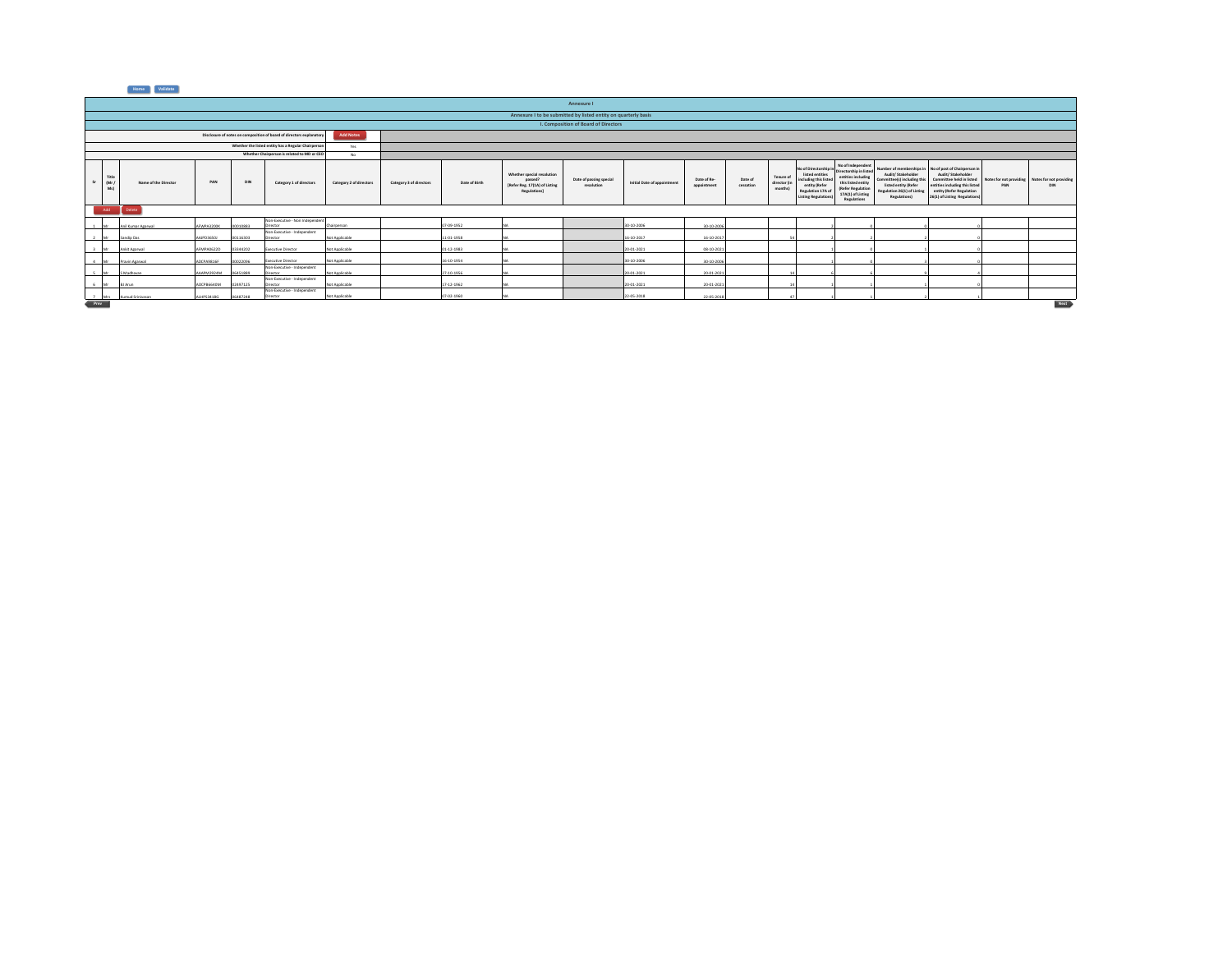| Annexure 1                                                                                                                         |                  |  |  |  |  |
|------------------------------------------------------------------------------------------------------------------------------------|------------------|--|--|--|--|
| <b>II. Composition of Committees</b>                                                                                               |                  |  |  |  |  |
| Disclosure of notes on composition of committees explanatory                                                                       | <b>Add Notes</b> |  |  |  |  |
| Note: Please enter DIN. After entering DIN, Name of Committee members and Category 1 of Directors shall be prefilled automatically |                  |  |  |  |  |
|                                                                                                                                    |                  |  |  |  |  |

For this quarter kindly note the following points:<br>1. Date of Appointment and Date of Cessation (if applicable) must be<br>mandatorily filled for every Committee.<br>2. Date of Appointment can be any day upto September 30, 2021.

|                         | <b>Audit Committee Details</b> |                           |                                                       |                         |                            |                          |         |  |  |  |  |  |
|-------------------------|--------------------------------|---------------------------|-------------------------------------------------------|-------------------------|----------------------------|--------------------------|---------|--|--|--|--|--|
|                         |                                |                           | Whether the Audit Committee has a Regular Chairperson | Yes                     |                            |                          |         |  |  |  |  |  |
| Sr                      | <b>DIN Number</b>              | Name of Committee members | Category 1 of directors                               | Category 2 of directors | <b>Date of Appointment</b> | <b>Date of Cessation</b> | Remarks |  |  |  |  |  |
|                         | 06451889                       | S Madhavan                | Non-Executive - Independent Director                  | Chairperson             | 20-01-2021                 |                          |         |  |  |  |  |  |
| $\overline{2}$          | 06487248                       | Kumud Srinivasan          | Non-Executive - Independent Director                  | Member                  | 20-01-2021                 |                          |         |  |  |  |  |  |
| $\overline{\mathbf{3}}$ | 00116303                       | Sandip Das                | Non-Executive - Independent Director                  | Member                  | 16-10-2017                 |                          |         |  |  |  |  |  |
|                         | 00022096                       | Pravin Agarwal            | <b>Executive Director</b>                             | Member                  | 30-04-2007                 |                          |         |  |  |  |  |  |
| 5                       |                                |                           |                                                       |                         |                            |                          |         |  |  |  |  |  |
| 6                       |                                |                           |                                                       |                         |                            |                          |         |  |  |  |  |  |
| $\overline{7}$          |                                |                           |                                                       |                         |                            |                          |         |  |  |  |  |  |
| 8                       |                                |                           |                                                       |                         |                            |                          |         |  |  |  |  |  |
| 9                       |                                |                           |                                                       |                         |                            |                          |         |  |  |  |  |  |
| 10                      |                                |                           |                                                       |                         |                            |                          |         |  |  |  |  |  |

## **Note: Please enter DIN. After entering DIN, Name of Committee members and Category 1 of Directors shall be prefilled automatically**

|                | Nomination and remuneration committee |                                  |                                          |                                                                             |                            |                          |         |  |  |  |  |  |
|----------------|---------------------------------------|----------------------------------|------------------------------------------|-----------------------------------------------------------------------------|----------------------------|--------------------------|---------|--|--|--|--|--|
|                |                                       |                                  |                                          | Whether the Nomination and remuneration committee has a Regular Chairperson | Yes                        |                          |         |  |  |  |  |  |
| Sr             | <b>DIN Number</b>                     | <b>Name of Committee members</b> | Category 1 of directors                  | Category 2 of directors                                                     | <b>Date of Appointment</b> | <b>Date of Cessation</b> | Remarks |  |  |  |  |  |
|                | 00116303                              | Sandip Das                       | Non-Executive - Independent Director     | Chairperson                                                                 | 16-10-2017                 |                          |         |  |  |  |  |  |
|                | 2 06451889                            | S Madhavan                       | Non-Executive - Independent Director     | Member                                                                      | 20-01-2021                 |                          |         |  |  |  |  |  |
|                | 3 02497125                            | <b>BJ</b> Arun                   | Non-Executive - Independent Director     | Member                                                                      | 20-01-2021                 |                          |         |  |  |  |  |  |
| 4              | 06487248                              | Kumud Srinivasan                 | Non-Executive - Independent Director     | Member                                                                      | 24-10-2018                 |                          |         |  |  |  |  |  |
| 5              | 00010883                              | Anil Kumar Agarwal               | Non-Executive - Non Independent Director | Member                                                                      | 21-10-2021                 |                          |         |  |  |  |  |  |
| 6              |                                       |                                  |                                          |                                                                             |                            |                          |         |  |  |  |  |  |
| $\overline{7}$ |                                       |                                  |                                          |                                                                             |                            |                          |         |  |  |  |  |  |
| 8              |                                       |                                  |                                          |                                                                             |                            |                          |         |  |  |  |  |  |
| 9              |                                       |                                  |                                          |                                                                             |                            |                          |         |  |  |  |  |  |
| 10             |                                       |                                  |                                          |                                                                             |                            |                          |         |  |  |  |  |  |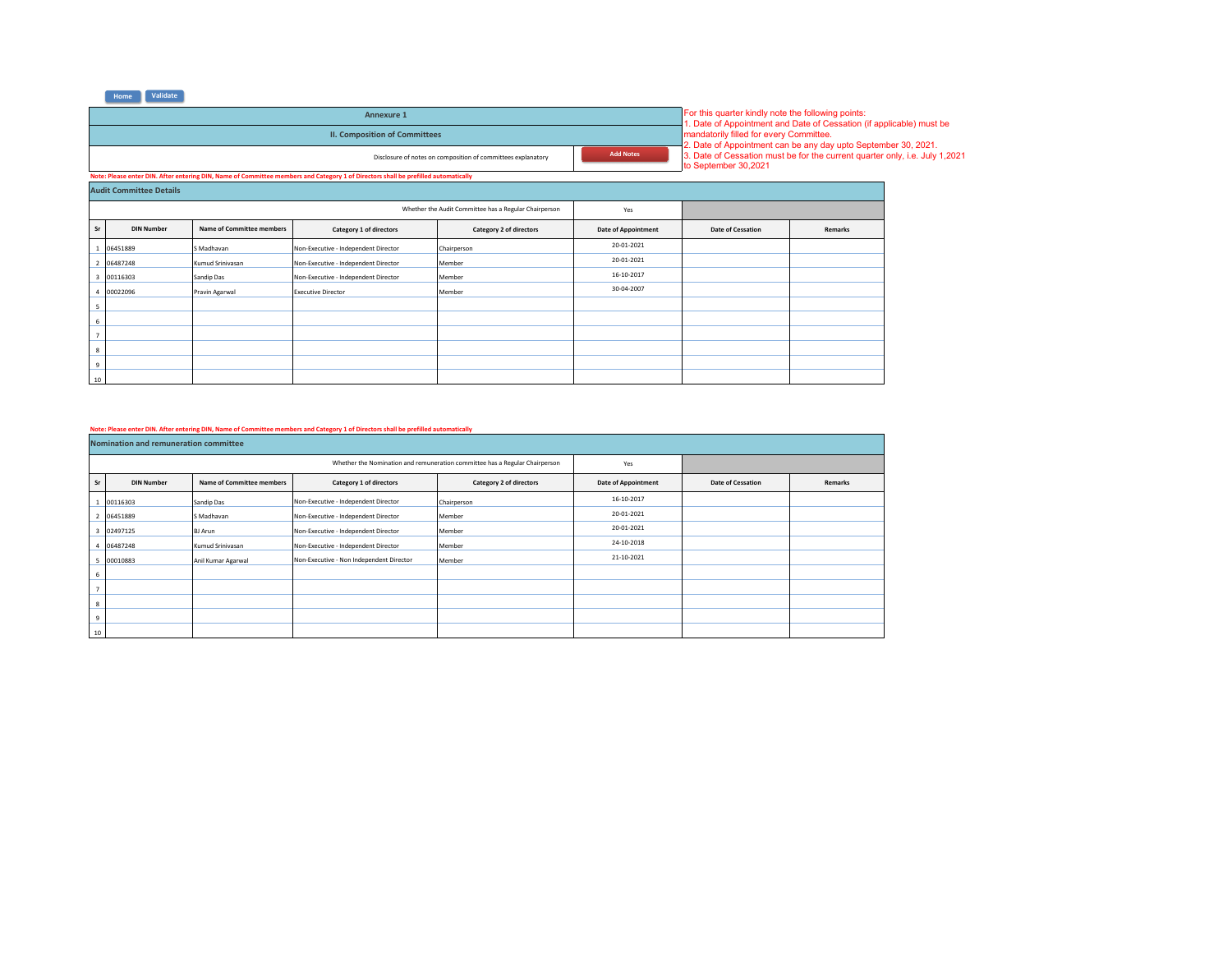#### **Note: Please enter DIN. After entering DIN, Name of Committee members and Category 1 of Directors shall be prefilled automatically**

|                         | <b>Stakeholders Relationship Committee</b> |                           |                                                                           |                         |                            |                          |         |  |  |  |  |
|-------------------------|--------------------------------------------|---------------------------|---------------------------------------------------------------------------|-------------------------|----------------------------|--------------------------|---------|--|--|--|--|
|                         |                                            |                           | Whether the Stakeholders Relationship Committee has a Regular Chairperson | Yes                     |                            |                          |         |  |  |  |  |
| Sr                      | <b>DIN Number</b>                          | Name of Committee members | Category 1 of directors                                                   | Category 2 of directors | <b>Date of Appointment</b> | <b>Date of Cessation</b> | Remarks |  |  |  |  |
|                         | 06487248                                   | Kumud Srinivasan          | Non-Executive - Independent Director                                      | Chairperson             | 22-05-2018                 |                          |         |  |  |  |  |
| $\overline{2}$          | 06451889                                   | S Madhavan                | Non-Executive - Independent Director                                      | Member                  | 20-01-2021                 |                          |         |  |  |  |  |
| $\overline{\mathbf{3}}$ | 02497125                                   | <b>BJ</b> Arun            | Non-Executive - Independent Director                                      | Member                  | 20-01-2021                 |                          |         |  |  |  |  |
|                         | 03344202                                   | Ankit Agarwal             | <b>Executive Director</b>                                                 | Member                  | 20-01-2021                 |                          |         |  |  |  |  |
| - 5                     |                                            |                           |                                                                           |                         |                            |                          |         |  |  |  |  |
| 6                       |                                            |                           |                                                                           |                         |                            |                          |         |  |  |  |  |
| $\overline{7}$          |                                            |                           |                                                                           |                         |                            |                          |         |  |  |  |  |
| 8                       |                                            |                           |                                                                           |                         |                            |                          |         |  |  |  |  |
| 9                       |                                            |                           |                                                                           |                         |                            |                          |         |  |  |  |  |
| 10                      |                                            |                           |                                                                           |                         |                            |                          |         |  |  |  |  |

|                 | <b>Risk Management Committee</b> |                                  |                                      |                                                                 |                            |                          |         |  |  |  |  |  |
|-----------------|----------------------------------|----------------------------------|--------------------------------------|-----------------------------------------------------------------|----------------------------|--------------------------|---------|--|--|--|--|--|
|                 |                                  |                                  |                                      | Whether the Risk Management Committee has a Regular Chairperson | Yes                        |                          |         |  |  |  |  |  |
| Sr <sup>1</sup> | <b>DIN Number</b>                | <b>Name of Committee members</b> | Category 1 of directors              | Category 2 of directors                                         | <b>Date of Appointment</b> | <b>Date of Cessation</b> | Remarks |  |  |  |  |  |
|                 | 06487248                         | Kumud Srinivasan                 | Non-Executive - Independent Director | Chairperson                                                     | 24-10-2019                 |                          |         |  |  |  |  |  |
|                 | 03344202                         | Ankit Agarwal                    | <b>Executive Director</b>            | Member                                                          | 20-01-2021                 |                          |         |  |  |  |  |  |
|                 | 3 00116303                       | Sandip Das                       | Non-Executive - Independent Director | Member                                                          | 24-10-2019                 |                          |         |  |  |  |  |  |
|                 | 03401046                         | Mihir Modi                       | Member                               | Member                                                          | 22-10-2020                 |                          |         |  |  |  |  |  |
| 5               |                                  |                                  |                                      |                                                                 |                            |                          |         |  |  |  |  |  |
| 6               |                                  |                                  |                                      |                                                                 |                            |                          |         |  |  |  |  |  |
| $\overline{7}$  |                                  |                                  |                                      |                                                                 |                            |                          |         |  |  |  |  |  |
| 8               |                                  |                                  |                                      |                                                                 |                            |                          |         |  |  |  |  |  |
| 9               |                                  |                                  |                                      |                                                                 |                            |                          |         |  |  |  |  |  |
| 10              |                                  |                                  |                                      |                                                                 |                            |                          |         |  |  |  |  |  |

#### **Note: Please enter DIN. After entering DIN, Name of Committee members and Category 1 of Directors shall be prefilled automatically**

|                | <b>Corporate Social Responsibility Committee</b> |                                  |                                      |                                                                                 |                            |                          |         |  |  |  |  |  |
|----------------|--------------------------------------------------|----------------------------------|--------------------------------------|---------------------------------------------------------------------------------|----------------------------|--------------------------|---------|--|--|--|--|--|
|                |                                                  |                                  |                                      | Whether the Corporate Social Responsibility Committee has a Regular Chairperson | Yes                        |                          |         |  |  |  |  |  |
| Sr             | <b>DIN Number</b>                                | <b>Name of Committee members</b> | Category 1 of directors              | Category 2 of directors                                                         | <b>Date of Appointment</b> | <b>Date of Cessation</b> | Remarks |  |  |  |  |  |
|                | 02497125                                         | <b>BJ</b> Arun                   | Non-Executive - Independent Director | Chairperson                                                                     | 20-01-2021                 |                          |         |  |  |  |  |  |
|                | 2 00116303                                       | Sandip Das                       | Non-Executive - Independent Director | Member                                                                          | 20-01-2021                 |                          |         |  |  |  |  |  |
|                | 3 00022096                                       | Pravin Agarwal                   | <b>Executive Director</b>            | Member                                                                          | 30-04-2014                 |                          |         |  |  |  |  |  |
| $\overline{a}$ | 03344202                                         | Ankit Agarwal                    | <b>Executive Director</b>            | Member                                                                          | 21-10-2021                 |                          |         |  |  |  |  |  |
| 5              |                                                  |                                  |                                      |                                                                                 |                            |                          |         |  |  |  |  |  |
| 6              |                                                  |                                  |                                      |                                                                                 |                            |                          |         |  |  |  |  |  |
|                |                                                  |                                  |                                      |                                                                                 |                            |                          |         |  |  |  |  |  |
| $^{\circ}$     |                                                  |                                  |                                      |                                                                                 |                            |                          |         |  |  |  |  |  |
| 9              |                                                  |                                  |                                      |                                                                                 |                            |                          |         |  |  |  |  |  |
| 10             |                                                  |                                  |                                      |                                                                                 |                            |                          |         |  |  |  |  |  |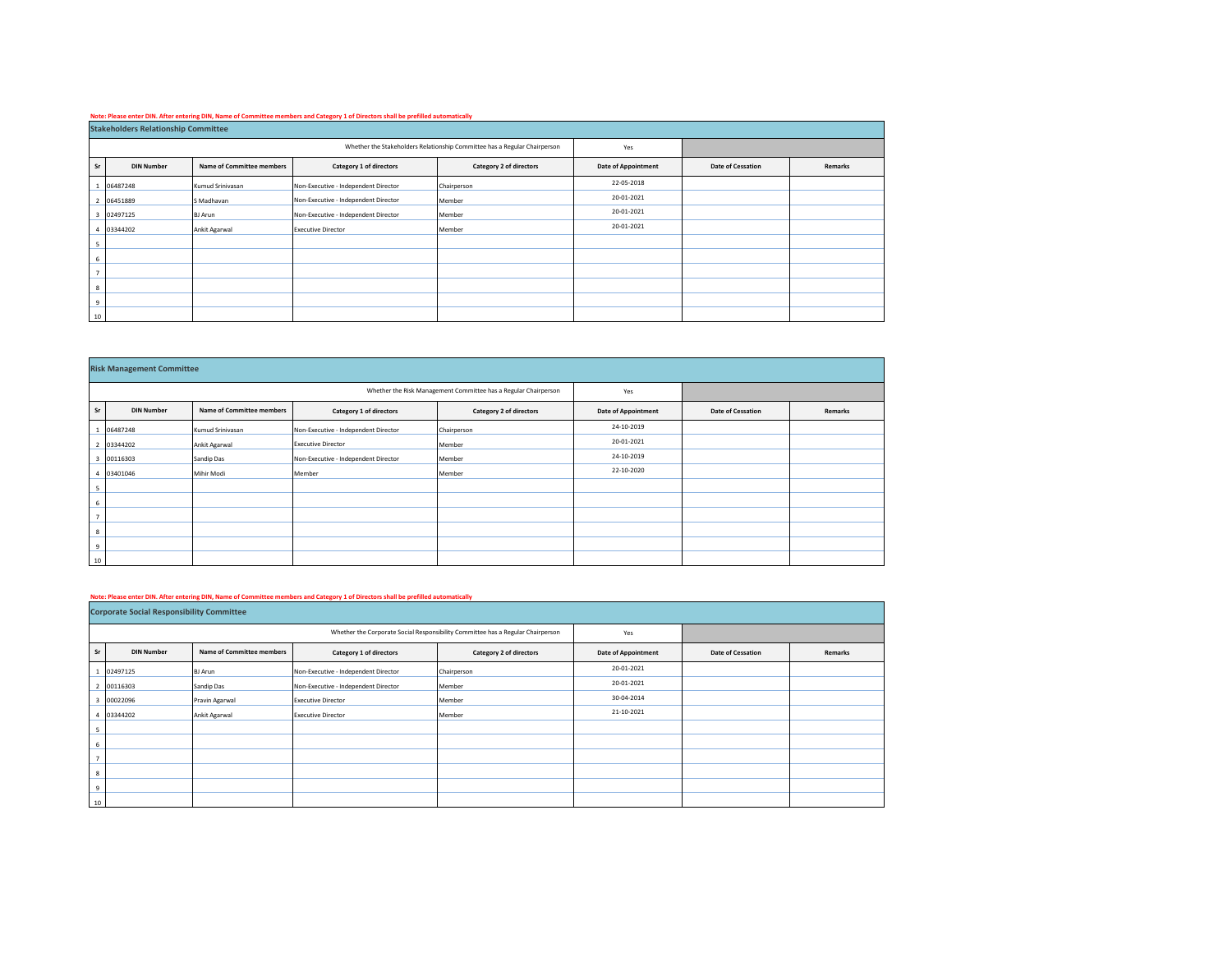|      |                                                                                                    |                                                                   | <b>Annexure 1</b>               |                                                  |                                                                                          |                                                        |
|------|----------------------------------------------------------------------------------------------------|-------------------------------------------------------------------|---------------------------------|--------------------------------------------------|------------------------------------------------------------------------------------------|--------------------------------------------------------|
| III. | <b>Meeting of Board of Directors</b>                                                               |                                                                   |                                 |                                                  |                                                                                          |                                                        |
|      | Disclosure of notes on meeting of board of directors explanatory                                   |                                                                   | <b>Add Notes</b>                |                                                  |                                                                                          |                                                        |
| Sr   | Date(s) of meeting (Enter dates of Previous quarter<br>and Current quarter in chronological order) | Maximum gap between<br>any two consecutive (in<br>number of days) | Notes for not<br>providing Date | Whether requirement<br>of Quorum met<br>(Yes/No) | Number of Directors present*<br>(All directors including<br><b>Independent Director)</b> | No. of Independent Directors<br>attending the meeting* |
|      | Add<br><b>Delete</b>                                                                               |                                                                   |                                 |                                                  |                                                                                          |                                                        |
|      | 07-10-2021                                                                                         |                                                                   |                                 | Yes                                              |                                                                                          | 4                                                      |
| 2    | 21-10-2021                                                                                         | 13                                                                |                                 | Yes                                              |                                                                                          |                                                        |
| 3    | 19-01-2022                                                                                         | 89                                                                |                                 | Yes                                              |                                                                                          |                                                        |
| 4    | 25-02-2022                                                                                         | 36                                                                |                                 | Yes                                              | 6                                                                                        |                                                        |
|      | Prev                                                                                               |                                                                   |                                 |                                                  |                                                                                          | <b>Next</b>                                            |

\* to be filled in only for the current quarter meetings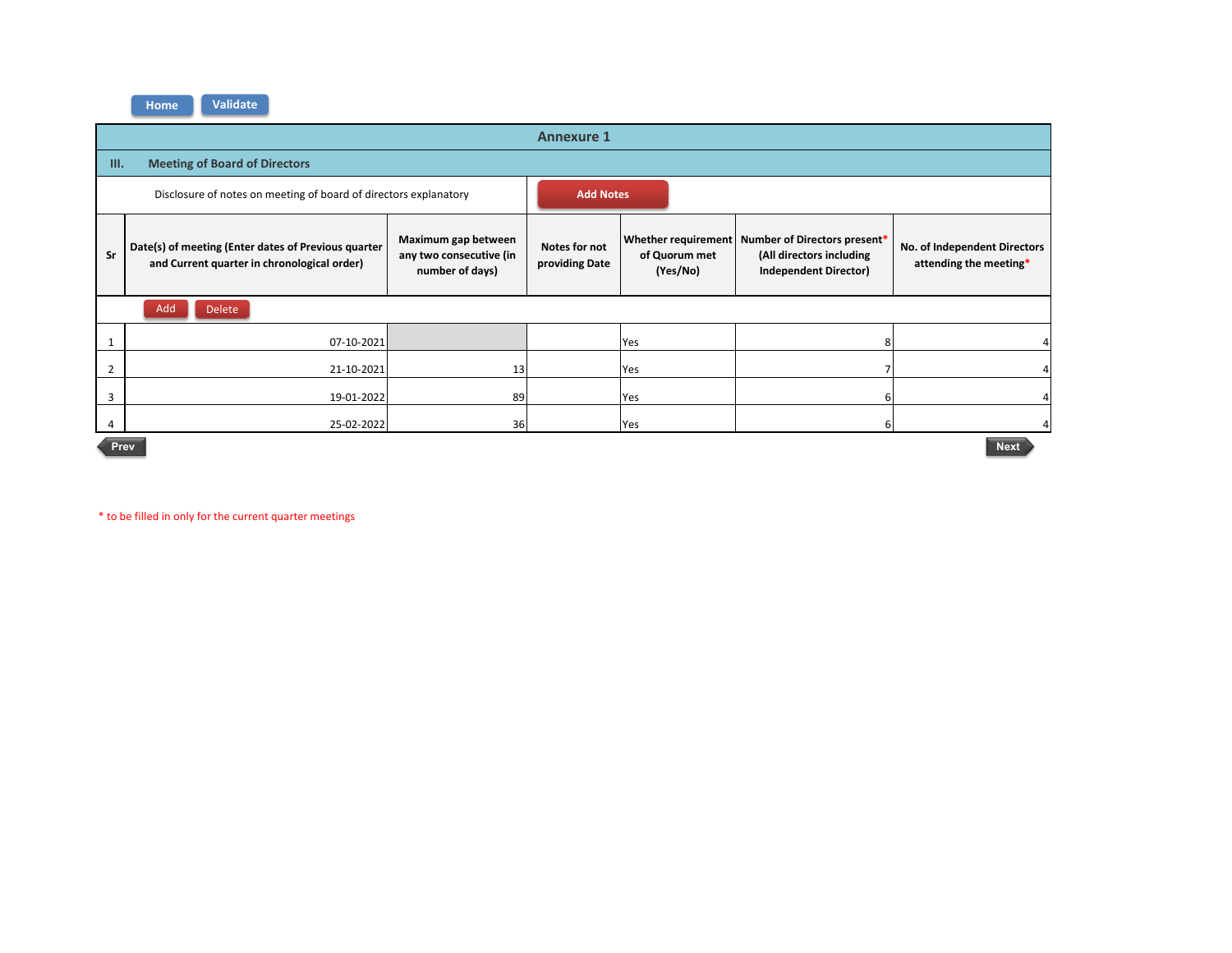|                | <b>Annexure 1</b>                        |                                                                                                          |                                                                      |                                     |                                        |                                               |                                                                                          |                                                        |  |  |  |
|----------------|------------------------------------------|----------------------------------------------------------------------------------------------------------|----------------------------------------------------------------------|-------------------------------------|----------------------------------------|-----------------------------------------------|------------------------------------------------------------------------------------------|--------------------------------------------------------|--|--|--|
|                |                                          |                                                                                                          |                                                                      | <b>Meeting of Committees</b><br>IV. |                                        |                                               |                                                                                          |                                                        |  |  |  |
|                |                                          | Disclosure of notes on meeting of committees explanatory                                                 |                                                                      |                                     |                                        |                                               |                                                                                          |                                                        |  |  |  |
| Sr             | <b>Name of Committee</b>                 | Date(s) of meeting (Enter<br>dates of Previous quarter<br>and Current quarter in<br>chronological order) | Maximum gap<br>between any two<br>consecutive (in<br>number of days) | Name of other committee             | <b>Reson for not</b><br>providing date | Whether requirement of<br>Quorum met (Yes/No) | Number of Directors present*<br>(All directors including<br><b>Independent Director)</b> | No. of Independent Directors<br>attending the meeting* |  |  |  |
|                |                                          |                                                                                                          |                                                                      |                                     |                                        |                                               |                                                                                          |                                                        |  |  |  |
|                | <b>Audit Committee</b>                   | 20-10-2021                                                                                               |                                                                      |                                     |                                        | Yes                                           |                                                                                          |                                                        |  |  |  |
| $\overline{2}$ | <b>Audit Committee</b>                   | 18-01-2022                                                                                               | 89                                                                   |                                     |                                        | Yes                                           |                                                                                          |                                                        |  |  |  |
| 3              | <b>Audit Committee</b>                   | 25-02-2022                                                                                               | 37                                                                   |                                     |                                        | Yes                                           |                                                                                          |                                                        |  |  |  |
| 4              | Nomination and remuneration<br>committee | 07-10-2021                                                                                               |                                                                      |                                     |                                        | Yes                                           |                                                                                          |                                                        |  |  |  |
| 5              | Nomination and remuneration<br>committee | 20-10-2021                                                                                               | 12                                                                   |                                     |                                        | Yes                                           |                                                                                          |                                                        |  |  |  |
| 6              | Nomination and remuneration<br>committee | 18-01-2022                                                                                               | 89                                                                   |                                     |                                        | Yes                                           |                                                                                          |                                                        |  |  |  |
| $\overline{7}$ | Stakeholders Relationship<br>Committee   | 20-10-2021                                                                                               |                                                                      |                                     |                                        | Yes                                           |                                                                                          |                                                        |  |  |  |
| 8              | Stakeholders Relationship<br>Committee   | 18-01-2022                                                                                               | 89                                                                   |                                     |                                        | Yes                                           |                                                                                          |                                                        |  |  |  |
| 9              | Risk Management Committee                | 21-10-2021                                                                                               |                                                                      |                                     |                                        | Yes                                           |                                                                                          |                                                        |  |  |  |
|                | 10 Risk Management Committee             | 18-01-2022                                                                                               | 88                                                                   |                                     |                                        | Yes                                           |                                                                                          |                                                        |  |  |  |

\* to be filled in only for the current quarter meetings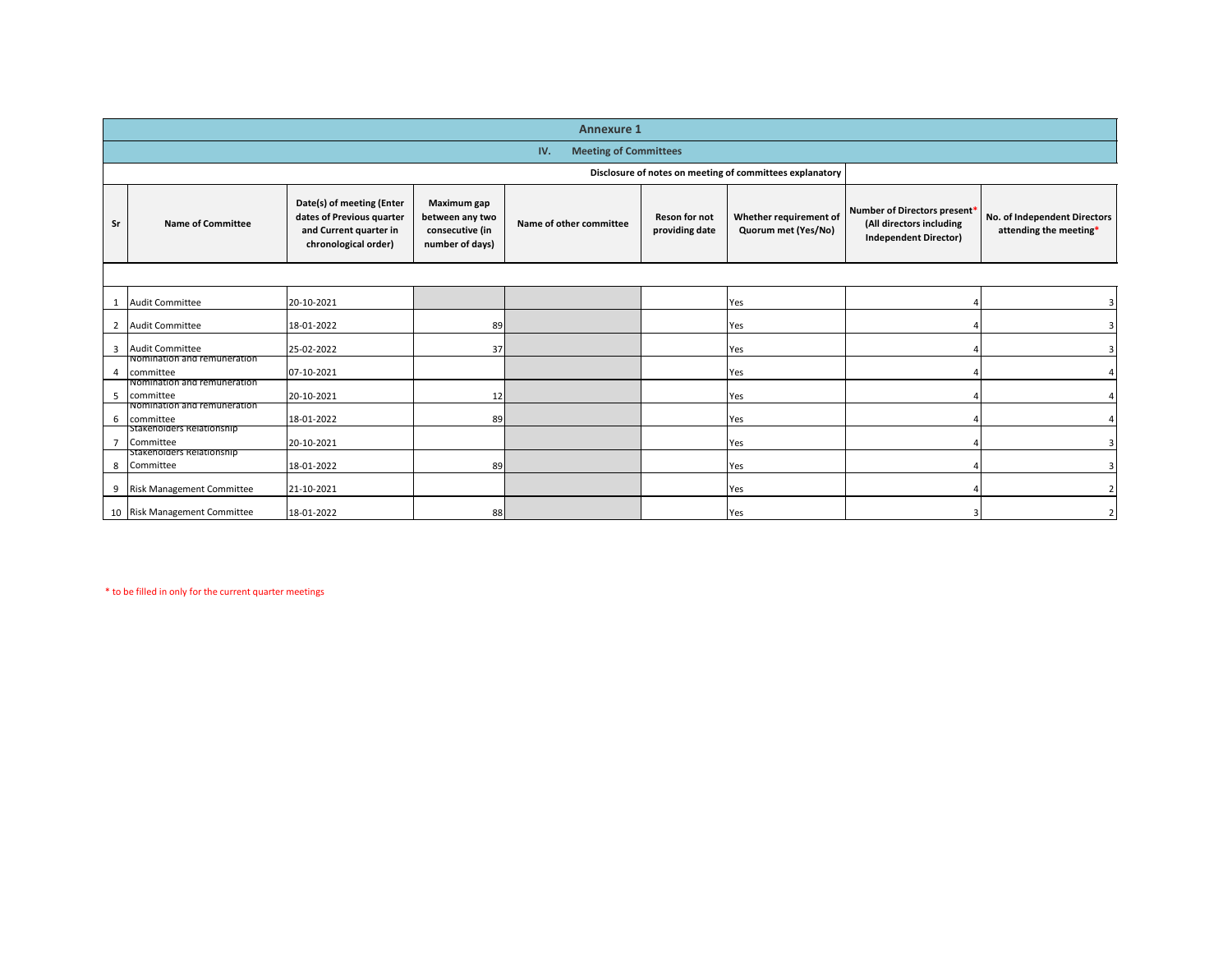| <b>Annexure 1</b> |                                                                                                        |                                         |                                                                   |  |  |  |  |  |  |  |
|-------------------|--------------------------------------------------------------------------------------------------------|-----------------------------------------|-------------------------------------------------------------------|--|--|--|--|--|--|--|
|                   | <b>Related Party Transactions</b><br>V.                                                                |                                         |                                                                   |  |  |  |  |  |  |  |
| Sr                | Subject                                                                                                | <b>Compliance status</b><br>(Yes/No/NA) | If status is "No" details of non-compliance may be<br>given here. |  |  |  |  |  |  |  |
|                   | Whether prior approval of audit committee obtained                                                     | Yes                                     |                                                                   |  |  |  |  |  |  |  |
|                   | Whether shareholder approval obtained for material RPT                                                 | <b>NA</b>                               |                                                                   |  |  |  |  |  |  |  |
|                   | Whether details of RPT entered into pursuant to omnibus approval have been reviewed by Audit Committee | Yes                                     |                                                                   |  |  |  |  |  |  |  |
|                   | Disclosure of notes on related party transactions                                                      |                                         | <b>Add Notes</b>                                                  |  |  |  |  |  |  |  |
|                   | <b>Add Notes</b><br>Disclosure of notes of material transaction with related party                     |                                         |                                                                   |  |  |  |  |  |  |  |
|                   | <b>Next</b><br>Prev                                                                                    |                                         |                                                                   |  |  |  |  |  |  |  |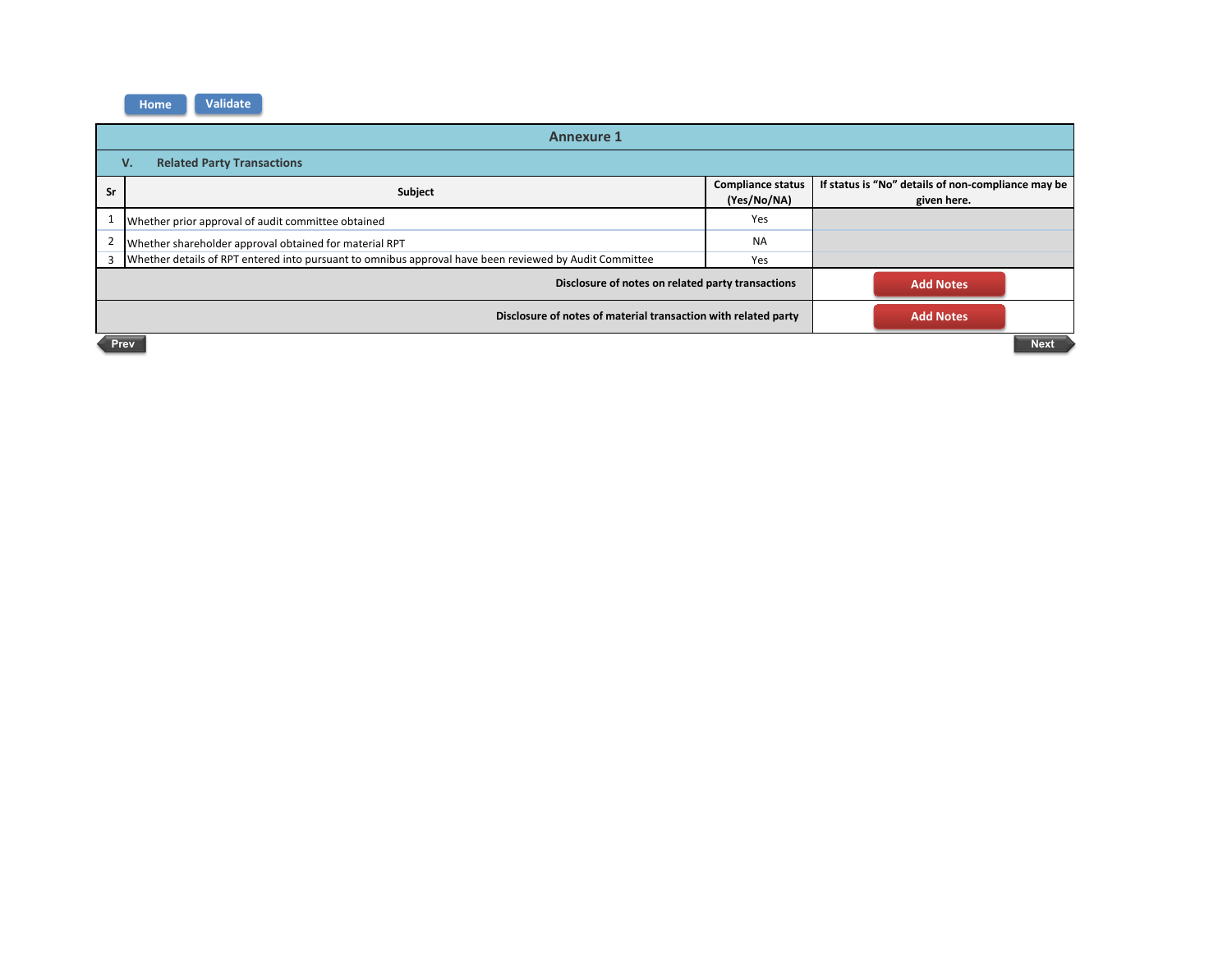|                | <b>Annexure II</b>                                                                                                                                                                           |                                     |                                                                   |                                                                  |  |  |  |  |  |  |  |
|----------------|----------------------------------------------------------------------------------------------------------------------------------------------------------------------------------------------|-------------------------------------|-------------------------------------------------------------------|------------------------------------------------------------------|--|--|--|--|--|--|--|
|                | Annexure II to be submitted by listed entity at the end of the financial year (for the whole of financial year)                                                                              |                                     |                                                                   |                                                                  |  |  |  |  |  |  |  |
|                | т.                                                                                                                                                                                           |                                     | Disclosure on website in terms of Listing Regulations             |                                                                  |  |  |  |  |  |  |  |
| Sr             | Item                                                                                                                                                                                         | Compliance<br>status<br>(Yes/No/NA) | If status is "No" details of non-compliance may be<br>given here. | <b>Web address</b>                                               |  |  |  |  |  |  |  |
| 1              | Details of business                                                                                                                                                                          | Yes                                 |                                                                   | https://www.stl.tech/about-us/                                   |  |  |  |  |  |  |  |
| $\overline{2}$ | Terms and conditions of appointment of independent directors                                                                                                                                 | Yes                                 |                                                                   | Policies.html                                                    |  |  |  |  |  |  |  |
| 3              | Composition of various committees of board of directors                                                                                                                                      | Yes                                 |                                                                   | Policies.html<br>import international come of conduct            |  |  |  |  |  |  |  |
| 4              | Code of conduct of board of directors and senior management personnel                                                                                                                        | Yes                                 |                                                                   | Policies.html                                                    |  |  |  |  |  |  |  |
| 5              | Details of establishment of vigil mechanism/ Whistle Blower policy                                                                                                                           | Yes                                 |                                                                   | Policies.html                                                    |  |  |  |  |  |  |  |
| 6              | Criteria of making payments to non-executive directors                                                                                                                                       | Yes                                 |                                                                   | Policies.html                                                    |  |  |  |  |  |  |  |
| $\overline{7}$ | Policy on dealing with related party transactions                                                                                                                                            | Yes                                 |                                                                   | Policies.html                                                    |  |  |  |  |  |  |  |
| 8              | Policy for determining 'material' subsidiaries                                                                                                                                               | Yes                                 |                                                                   | Policies.html                                                    |  |  |  |  |  |  |  |
| 9              | Details of familiarization programmes imparted to independent directors                                                                                                                      | Yes                                 |                                                                   | Policies.html                                                    |  |  |  |  |  |  |  |
| 10             | Contact information of the designated officials of the listed entity who are responsible for assisting and<br>handling investor grievances                                                   | Yes                                 |                                                                   | https://www.stl.tech/investors.html                              |  |  |  |  |  |  |  |
| 11             | email address for grievance redressal and other relevant details                                                                                                                             | Yes                                 |                                                                   | https://www.stl.tech/investors.html                              |  |  |  |  |  |  |  |
| 12             | <b>Financial results</b>                                                                                                                                                                     | Yes                                 |                                                                   | https://www.stl.tech/downloads.html                              |  |  |  |  |  |  |  |
|                | 13 Shareholding pattern                                                                                                                                                                      | Yes                                 |                                                                   | https://www.stl.tech/downloads.html                              |  |  |  |  |  |  |  |
| 14             | Details of agreements entered into with the media companies and/or their associates                                                                                                          | Yes                                 |                                                                   | https://www.stl.tech/downloads.html                              |  |  |  |  |  |  |  |
| 15             | Schedule of analyst or institutional investor meet and presentations made<br>by the listed entity to analysts or institutional investors simultaneously with<br>submission to stock exchange | Yes                                 |                                                                   | https://www.stl.tech/downloads.html                              |  |  |  |  |  |  |  |
| 16             | New name and the old name of the listed entity                                                                                                                                               | <b>NA</b>                           |                                                                   |                                                                  |  |  |  |  |  |  |  |
| 17             | Advertisements as per regulation 47 (1)                                                                                                                                                      | Yes                                 |                                                                   | https://www.stl.tech/downloads.html                              |  |  |  |  |  |  |  |
| 18             | Credit rating or revision in credit rating obtained                                                                                                                                          | Yes                                 |                                                                   | https://www.stl.tech/downloads.html                              |  |  |  |  |  |  |  |
| 19             | Separate audited financial statements of each subsidiary of the listed entity<br>in respect of a relevant financial year                                                                     | Yes                                 |                                                                   | https://www.stl.tech/downloads.html                              |  |  |  |  |  |  |  |
| 20             | Whether company has provided information under separate section on its website as per Regulation<br>46(2)                                                                                    | Yes                                 |                                                                   | https://www.stl.tech/investors.html                              |  |  |  |  |  |  |  |
|                | 21 Materiality Policy as per Regulation 30                                                                                                                                                   | Yes                                 |                                                                   | Policies.html<br>interact a conservation of company conservation |  |  |  |  |  |  |  |
| 22             | Dividend Distribution policy as per Regulation 43A (as applicable)                                                                                                                           | Yes                                 |                                                                   | Policies.html                                                    |  |  |  |  |  |  |  |
| 23             | It is certified that these contents on the website of the listed entity are correct                                                                                                          | Yes                                 |                                                                   | Policies.html                                                    |  |  |  |  |  |  |  |
|                | 24 Disclosure of notes on website in terms of Listing Regulations explantory [Text Block]                                                                                                    |                                     | <b>Add Notes</b>                                                  |                                                                  |  |  |  |  |  |  |  |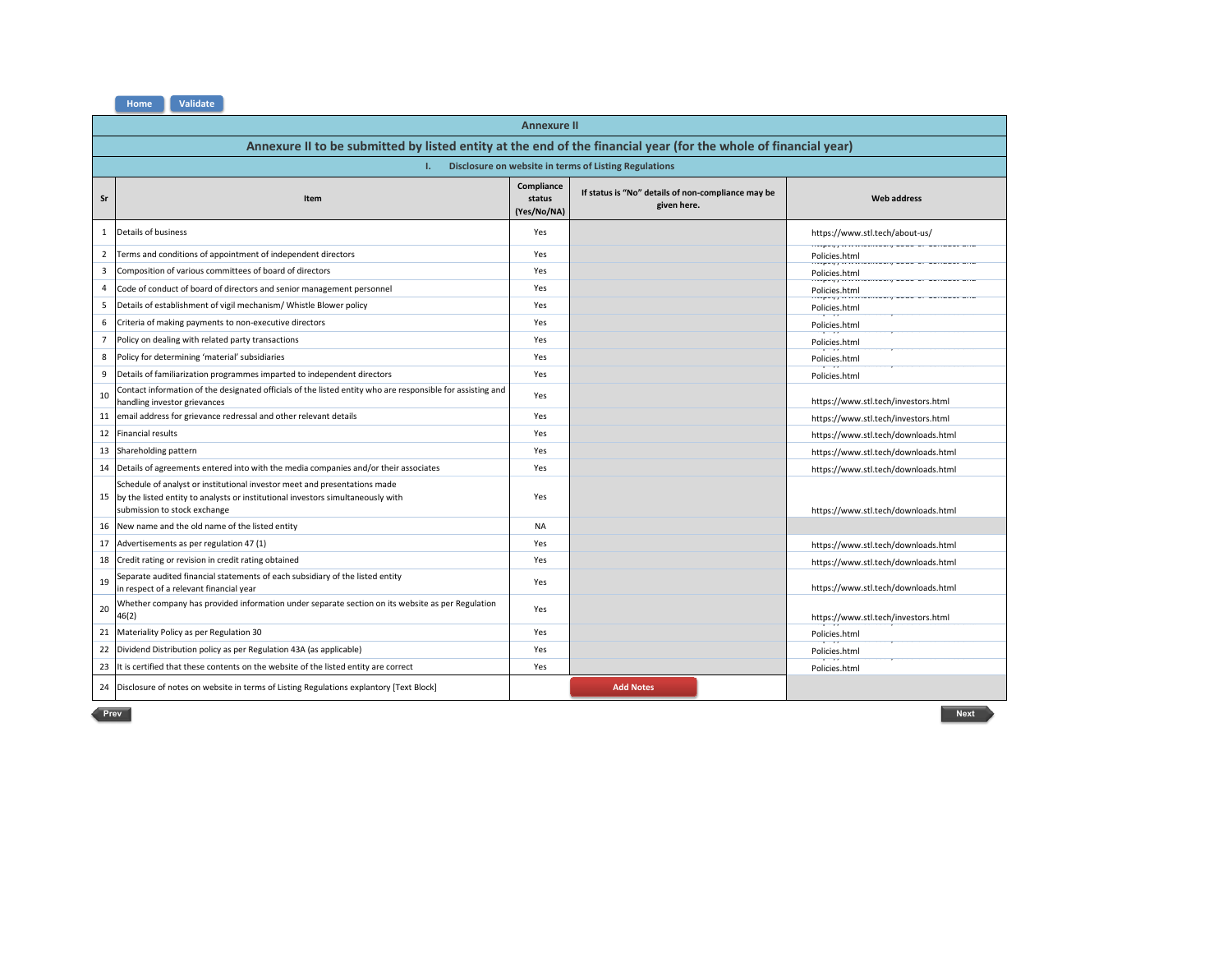|                | <b>Annexure 1</b>                                                                                                                                                                                               |                                   |  |
|----------------|-----------------------------------------------------------------------------------------------------------------------------------------------------------------------------------------------------------------|-----------------------------------|--|
|                | <b>Affirmations</b><br>VI.                                                                                                                                                                                      |                                   |  |
| Sr             | <b>Subject</b>                                                                                                                                                                                                  | <b>Compliance status (Yes/No)</b> |  |
| 1              | The composition of Board of Directors is in terms of SEBI (Listing obligations and disclosure requirements) Regulations, 2015                                                                                   | Yes                               |  |
| $\mathfrak{p}$ | The composition of the following committees is in terms of SEBI(Listing obligations and disclosure requirements) Regulations, 2015<br>a. Audit Committee                                                        | Yes                               |  |
| $\overline{3}$ | The composition of the following committees is in terms of SEBI(Listing obligations and disclosure requirements) Regulations, 2015.<br>b. Nomination & remuneration committee                                   | Yes                               |  |
| $\Delta$       | The composition of the following committees is in terms of SEBI(Listing obligations and disclosure requirements) Regulations, 2015.<br>c. Stakeholders relationship committee                                   | Yes                               |  |
| 5              | The composition of the following committees is in terms of SEBI(Listing obligations and disclosure requirements) Regulations, 2015.<br>d. Risk management committee (applicable to the top 500 listed entities) | Yes                               |  |
| 6              | The committee members have been made aware of their powers, role and responsibilities as specified in SEBI (Listing obligations and<br>disclosure requirements) Regulations, 2015.                              | Yes                               |  |
| $\overline{7}$ | The meetings of the board of directors and the above committees have been conducted in the manner as specified in SEBI (Listing<br>obligations and disclosure requirements) Regulations, 2015.                  | Yes                               |  |
| 8              | This report and/or the report submitted in the previous quarter has been placed before Board of Directors.                                                                                                      | Yes                               |  |
| ٩              | Any comments/observations/advice of Board of Directors may be mentioned here:                                                                                                                                   | <b>Add Notes</b>                  |  |

**Sr Subject Compliance status Compliance status Compliance status** 1 Name of signatory **Amit Deshpande** 2 Designation **Company Secretary and Company Secretary and Company Secretary and Company Secretary and Company Secretary and Company Secretary and Company Secretary and Company Secretary and**  $\sim$  **2007.** Compliance Officer **Annexure 1**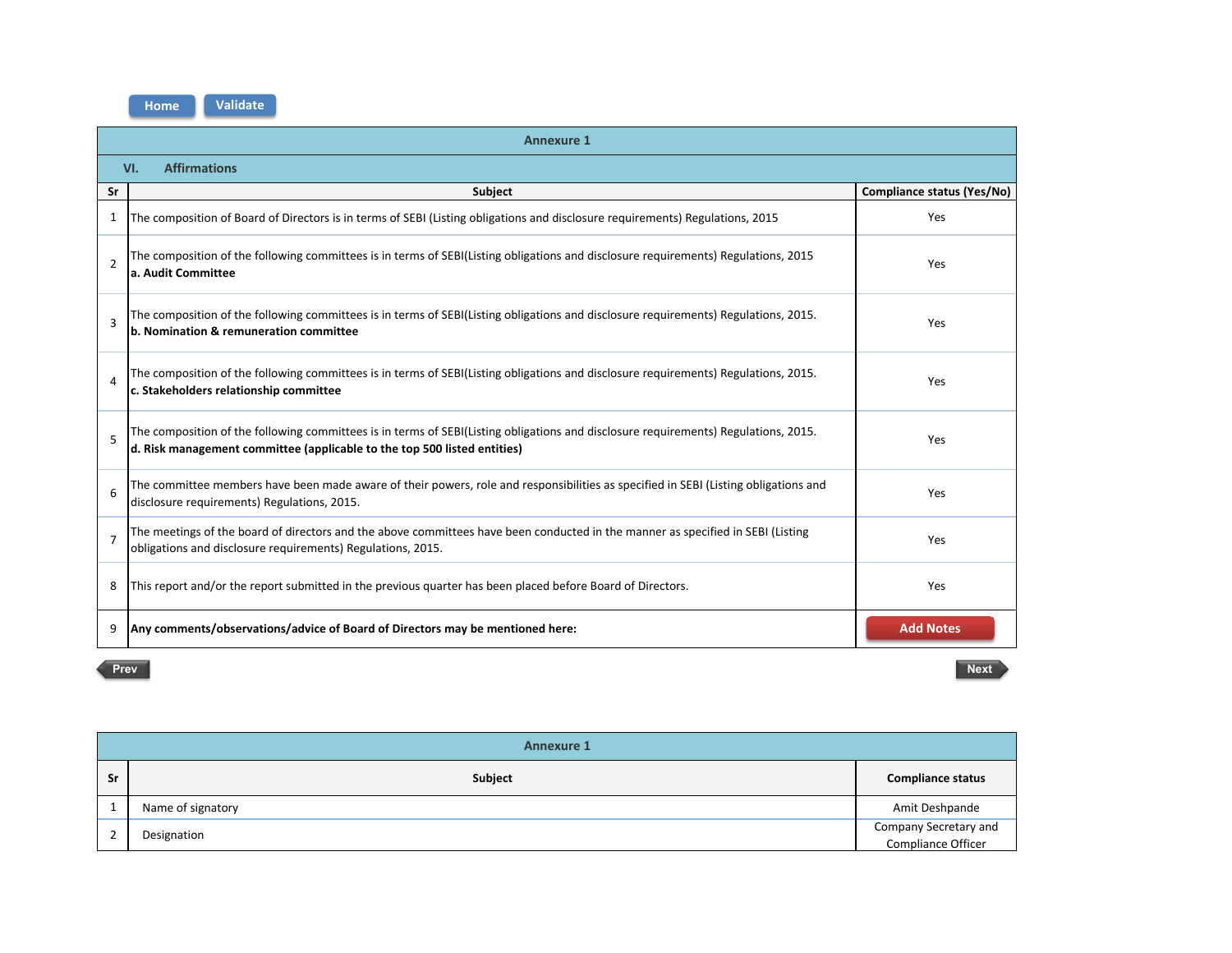|                         | <b>Annexure II</b>                                                                                                   |                              |                                         |                                                                |
|-------------------------|----------------------------------------------------------------------------------------------------------------------|------------------------------|-----------------------------------------|----------------------------------------------------------------|
|                         | <b>Annual Affirmations</b><br>H.                                                                                     |                              |                                         |                                                                |
| Sr                      | <b>Particulars</b>                                                                                                   | <b>Regulation Number</b>     | <b>Compliance status</b><br>(Yes/No/NA) | If status is "No" details of non-compliance may be given here. |
| $\,$ 1                  | Independent director(s) have been appointed in terms of specified criteria of 'independence' and/or<br>'eligibility' | 16(1)(b) & 25(6)             | Yes                                     |                                                                |
| $\overline{2}$          | Board composition                                                                                                    | 17(1), 17(1A) & 17(1B)       | Yes                                     |                                                                |
| $\overline{\mathbf{3}}$ | Meeting of Board of directors                                                                                        | 17(2)                        | Yes                                     |                                                                |
| $\overline{4}$          | Quorum of Board meeting                                                                                              | 17(2A)                       | Yes                                     |                                                                |
| 5                       | Review of Compliance Reports                                                                                         | 17(3)                        | Yes                                     |                                                                |
| 6                       | Plans for orderly succession for appointments                                                                        | 17(4)                        | Yes                                     |                                                                |
| $\overline{7}$          | Code of Conduct                                                                                                      | 17(5)                        | Yes                                     |                                                                |
| 8                       | Fees/compensation                                                                                                    | 17(6)                        | Yes                                     |                                                                |
| 9                       | Minimum Information                                                                                                  | 17(7)                        | Yes                                     |                                                                |
| 10                      | Compliance Certificate                                                                                               | 17(8)                        | Yes                                     |                                                                |
| 11                      | Risk Assessment & Management                                                                                         | 17(9)                        | Yes                                     |                                                                |
| 12                      | Performance Evaluation of Independent Directors                                                                      | 17(10)                       | Yes                                     |                                                                |
| 13                      | Recommendation of Board                                                                                              | 17(11)                       | Yes                                     |                                                                |
| 14                      | Maximum number of Directorships                                                                                      | 17A                          | Yes                                     |                                                                |
| 15                      | Composition of Audit Committee                                                                                       | 18(1)                        | Yes                                     |                                                                |
| 16                      | Meeting of Audit Committee                                                                                           | 18(2)                        | Yes                                     |                                                                |
| 17                      | Composition of nomination & remuneration committee                                                                   | 19(1) & (2)                  | Yes                                     |                                                                |
| 18                      | Quorum of Nomination and Remuneration Committee meeting                                                              | 19(2A)                       | Yes                                     |                                                                |
| 19                      | Meeting of Nomination and Remuneration Committee                                                                     | 19(3A)                       | Yes                                     |                                                                |
| 20                      | Composition of Stakeholder Relationship Committee                                                                    | 20(1), 20(2) & 20(2A)        | Yes                                     |                                                                |
| 21                      | Meeting of Stakeholders Relationship Committee                                                                       | 20(3A)                       | Yes                                     |                                                                |
| 22                      | Composition and role of risk management committee                                                                    | 21(1), (2), (3), (4)         | Yes                                     |                                                                |
| 23                      | Meeting of Risk Management Committee                                                                                 | 21(3A)                       | Yes                                     |                                                                |
| 24                      | Vigil Mechanism                                                                                                      | 22                           | Yes                                     |                                                                |
| 25                      | Policy for related party Transaction                                                                                 | 23(1),(1A),(5),(6),(7) & (8) | Yes                                     |                                                                |
| 26                      | Prior or Omnibus approval of Audit Committee for all related party transactions                                      | 23(2), (3)                   | Yes                                     |                                                                |
| 27                      | Approval for material related party transactions                                                                     | 23(4)                        | <b>NA</b>                               |                                                                |
| 28                      | Disclosure of related party transactions on consolidated basis                                                       | 23(9)                        | Yes                                     |                                                                |
| 29                      | Composition of Board of Directors of unlisted material Subsidiary                                                    | 24(1)                        | <b>NA</b>                               |                                                                |
| 30                      | Other Corporate Governance requirements with respect to subsidiary of listed entity                                  | $24(2),(3),(4),(5)$ & (6)    | Yes                                     |                                                                |
| 31                      | Annual Secretarial Compliance Report                                                                                 | 24(A)                        | Yes                                     |                                                                |
| 32                      | Alternate Director to Independent Director                                                                           | 25(1)                        | <b>NA</b>                               |                                                                |
| 33                      | Maximum Tenure                                                                                                       | 25(2)                        | Yes                                     |                                                                |
| 34                      | Meeting of independent directors                                                                                     | $25(3)$ & $(4)$              | Yes                                     |                                                                |
| 35                      | Familiarization of independent directors                                                                             | 25(7)                        | Yes                                     |                                                                |
| 36                      | Declaration from Independent Director                                                                                | 25(8) & (9)                  | Yes                                     |                                                                |
| 37                      | D & O Insurance for Independent Directors                                                                            | 25(10)                       | Yes                                     |                                                                |
| 38                      | Memberships in Committees                                                                                            | 26(1)                        | Yes                                     |                                                                |
| 39                      | Affirmation with compliance to code of conduct from members of Board of Directors and Senior<br>management personnel | 26(3)                        | Yes                                     |                                                                |
| 40                      | Disclosure of Shareholding by Non-Executive Directors                                                                | 26(4)                        | Yes                                     |                                                                |
| 41                      | Policy with respect to Obligations of directors and senior management                                                | 26(2) & 26(5)                | Yes                                     |                                                                |
|                         | <b>Add Notes</b><br>Any other information to be provided                                                             |                              |                                         |                                                                |

| <b>Annexure II</b> |                                          |
|--------------------|------------------------------------------|
| Name of signatory  | Amit Deshpande                           |
| Designation        | Company Secretary and Compliance Officer |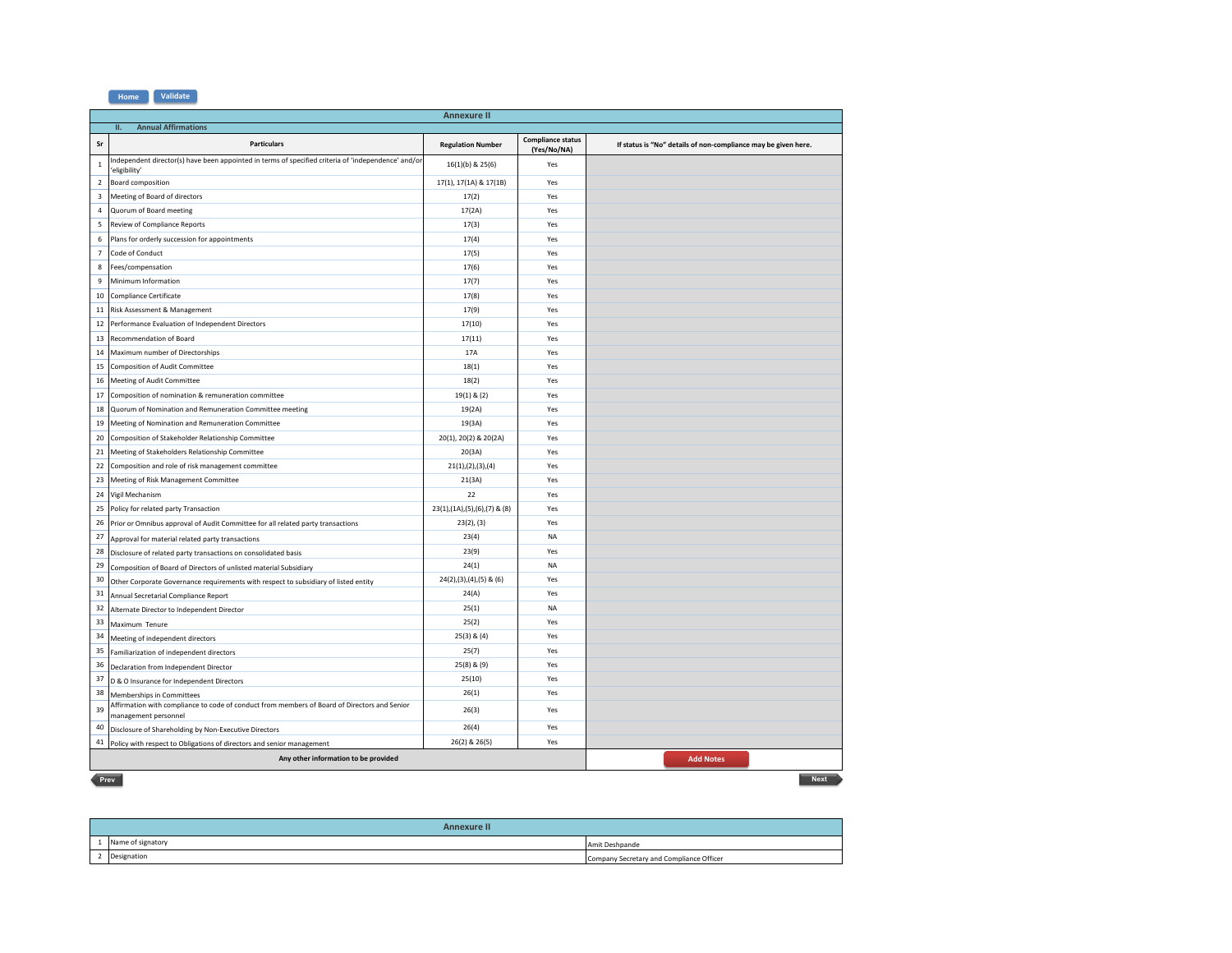| <b>Annexure II</b>                                       |                                                                        |                                      |  |
|----------------------------------------------------------|------------------------------------------------------------------------|--------------------------------------|--|
| <b>Affirmations</b><br>III.                              |                                                                        |                                      |  |
| Sr                                                       | <b>Particulars</b>                                                     | <b>Compliance status (Yes/No/NA)</b> |  |
|                                                          | The Listed Entity has approved Material Subsidiary Policy and the      |                                      |  |
|                                                          | Corporate Governance requirements with respect to subsidiary of Listed | Yes                                  |  |
|                                                          | Entity have been complied                                              |                                      |  |
| Any other information to be provided<br><b>Add Notes</b> |                                                                        |                                      |  |
|                                                          | <b>Next</b><br><b>Prev</b>                                             |                                      |  |

| <b>Annexure II</b> |                   |                                  |
|--------------------|-------------------|----------------------------------|
|                    | Name of signatory | Amit Deshpande                   |
|                    |                   | Company Secretary and Compliance |
|                    | Designation       | Officer                          |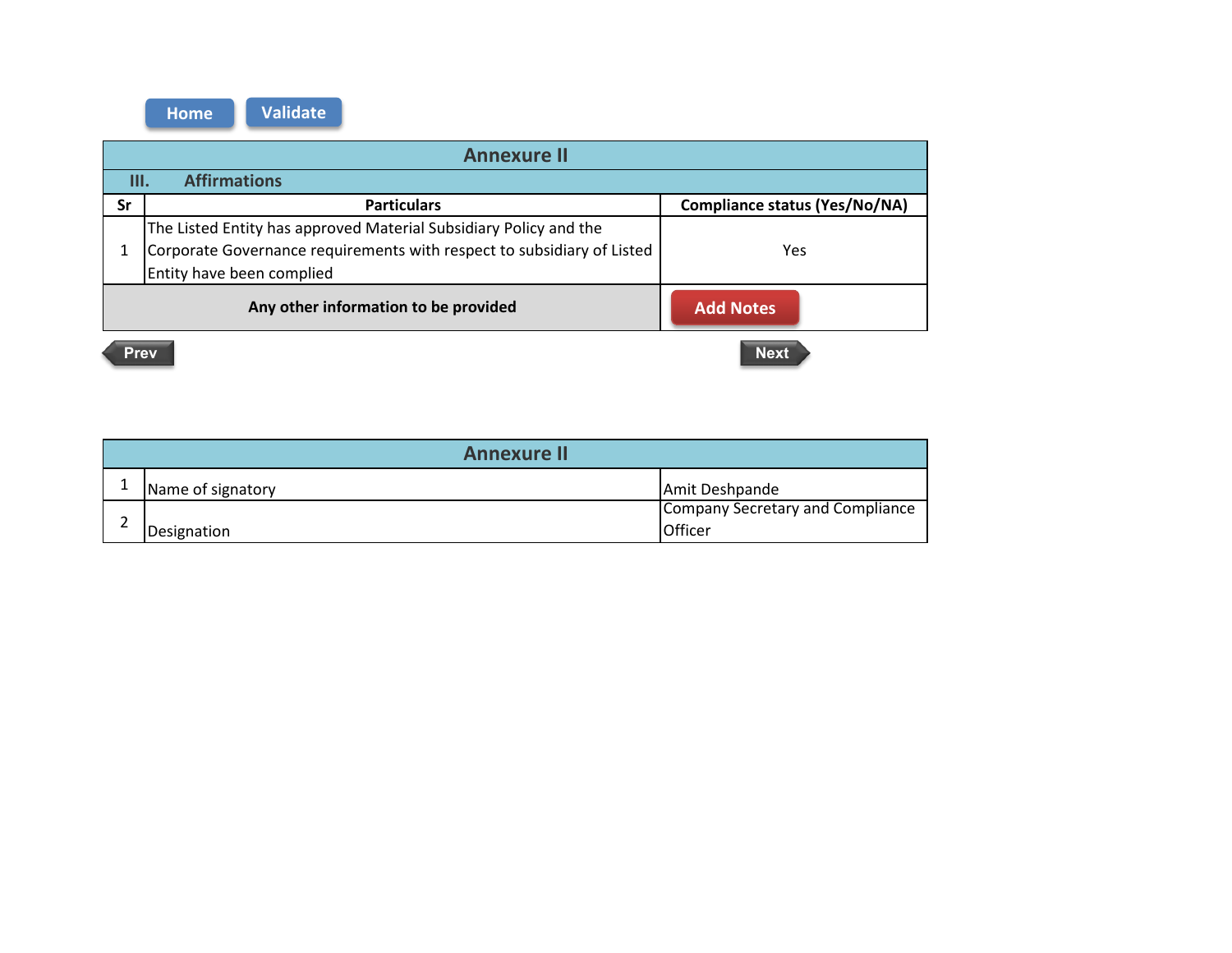**Validate Home**

| <b>Additional Half yearly Disclosure</b>                                                                                                                                                                                           |                                             |                                                           |                                                                                      |
|------------------------------------------------------------------------------------------------------------------------------------------------------------------------------------------------------------------------------------|---------------------------------------------|-----------------------------------------------------------|--------------------------------------------------------------------------------------|
| Applicability of disclosure                                                                                                                                                                                                        | Applicable                                  |                                                           |                                                                                      |
| Reason for Non Applicability                                                                                                                                                                                                       | <b>Add Notes</b>                            |                                                           |                                                                                      |
| I. Disclosure of Loans/ guarantees/comfort letters /securities etc.refer note below                                                                                                                                                |                                             |                                                           |                                                                                      |
| (A) Any loan or any other form of debt advanced by the listed entity directly or indirectly to                                                                                                                                     |                                             |                                                           |                                                                                      |
| Entity                                                                                                                                                                                                                             | Aggregate amount advanced during six months | Balance outstanding at the end of six months              |                                                                                      |
| Promoter or any other entity controlled by them                                                                                                                                                                                    | 0.00                                        | 12699045.00                                               |                                                                                      |
| Promoter Group or any other entity controlled by them                                                                                                                                                                              | 0.00                                        | 0.00                                                      |                                                                                      |
| Directors (including relatives) or any other entity                                                                                                                                                                                |                                             |                                                           |                                                                                      |
| controlled by them                                                                                                                                                                                                                 | 0.00                                        | 0.00                                                      |                                                                                      |
| KMPs or any other entity controlled by them                                                                                                                                                                                        | 0.00                                        | 0.00                                                      |                                                                                      |
| (B) Any guarantee / comfort letter (by whatever name called) provided by the listed entity directly or indirectly, in connection with any loan(s) or any other form of debt availed By                                             |                                             |                                                           |                                                                                      |
| Entity                                                                                                                                                                                                                             | Type (guarantee, comfort letter etc.)       | Aggregate amount of issuance during six months            | Balance outstanding at the end of six<br>months (taking into account any invocation) |
| Promoter or any other entity controlled by them                                                                                                                                                                                    | Guarantee                                   | 0.00                                                      | 1140000000.00                                                                        |
| Promoter Group or any other entity controlled by them                                                                                                                                                                              |                                             | 0 0.00                                                    | 0.00                                                                                 |
| Directors (including relatives) or any other entity                                                                                                                                                                                |                                             |                                                           |                                                                                      |
| controlled by them                                                                                                                                                                                                                 | 0 0.00                                      |                                                           | 0.00                                                                                 |
| KMPs or any other entity controlled by them                                                                                                                                                                                        |                                             | 0 0.00                                                    | 0.00                                                                                 |
| (C) Any security provided by the listed entity directly or indirectly, in connection with any loan(s) or any other form of debt availed by                                                                                         |                                             |                                                           |                                                                                      |
| <b>Entity</b>                                                                                                                                                                                                                      | Type of security (cash, shares etc.)        | Aggregate value of security provided during six<br>months | Balance outstanding at the end of six months                                         |
| Promoter or any other entity controlled by them                                                                                                                                                                                    |                                             | 0 0.00                                                    | 0.00                                                                                 |
| Promoter Group or any other entity controlled by them                                                                                                                                                                              |                                             | 0 0.00                                                    | 0.00                                                                                 |
| Directors (including relatives) or any other entity                                                                                                                                                                                |                                             |                                                           |                                                                                      |
| controlled by them                                                                                                                                                                                                                 |                                             | 0 0.00                                                    | 0.00                                                                                 |
| KMPs or any other entity controlled by them                                                                                                                                                                                        |                                             | 0 0.00                                                    | 0.00                                                                                 |
| (D) Additional Information                                                                                                                                                                                                         |                                             |                                                           | <b>Add Notes</b>                                                                     |
| <b>II. Affirmations</b>                                                                                                                                                                                                            |                                             |                                                           |                                                                                      |
| <b>Affirmations</b><br><b>Compliance Status</b><br><b>Company Remarks</b>                                                                                                                                                          |                                             |                                                           |                                                                                      |
| All loans (or other form of debt), guarantees, comfort letters (by whatever name called) or securities in<br>connection with any loan(s) (or other form of debt) given directly or indirectly by the listed entity to promoter(s), |                                             | Yes                                                       | <b>Add Notes</b>                                                                     |
| Name                                                                                                                                                                                                                               | Mihir Modi                                  |                                                           |                                                                                      |
| Designation                                                                                                                                                                                                                        | <b>CFO</b>                                  |                                                           |                                                                                      |
| Place                                                                                                                                                                                                                              | Pune                                        |                                                           |                                                                                      |
| Date                                                                                                                                                                                                                               | 20-04-2022                                  |                                                           |                                                                                      |
|                                                                                                                                                                                                                                    |                                             |                                                           |                                                                                      |